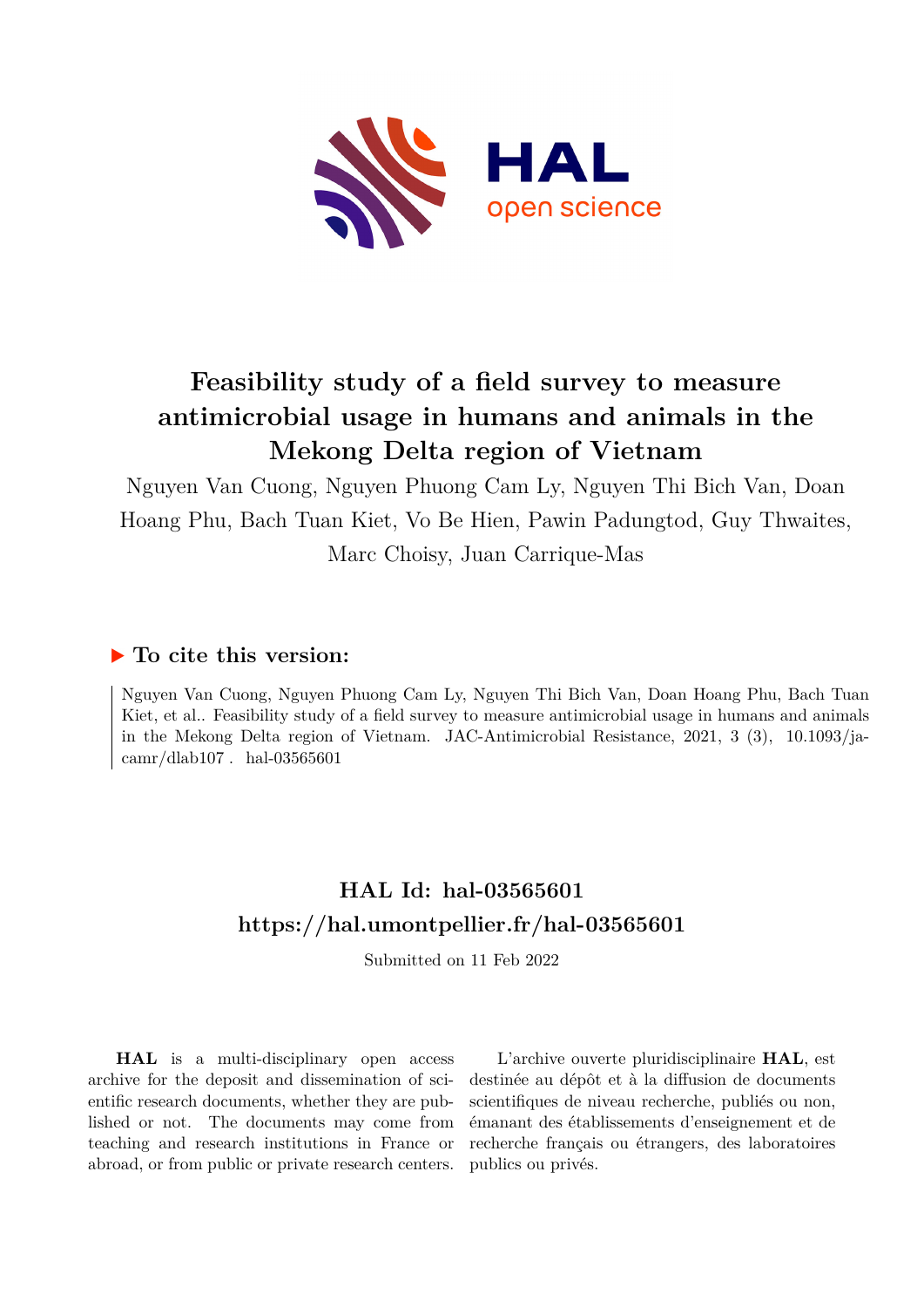# Feasibility study of a field survey to measure antimicrobial usage in humans and animals in the Mekong Delta region of Vietnam

Nguyen Van Cuong<sup>1</sup>, Nguyen Phuong Cam Ly<sup>2</sup>, Nguyen Thi Bich Van<sup>1</sup>, Doan Hoang Phu<sup>1,3</sup>, Bach Tuan Kiet<sup>4</sup>, Vo Be Hien<sup>4</sup>, Pawin Padungtod<sup>5</sup>, Guy Thwaites<sup>1,6</sup>, Marc Choisy<sup>1,5,7</sup> and Juan Carrique-Mas<sup>1,6</sup>\*

 $^{\rm 1}$ Oxford University Clinical Research Unit, Ho Chi Minh City, Vietnam;  $^{\rm 2}$ University of Alberta, Edmonton, Alberta, Canada;  $^{\rm 3}$ Faculty of Animal Science and Veterinary Medicine, University of Agriculture and Forestry, Ho Chi Minh City, Vietnam; <sup>4</sup>Sub-Department of Animal Health and Production (SDAHP), Cao Lanh, Dong Thap, Vietnam; <sup>5</sup>Food and Agriculture Organization of the United Nations, Hanoi, Vietnam; <sup>6</sup>Centre for Tropical Medicine and Global Health, Nuffield Department of Medicine, Oxford University, Oxford, UK; <sup>7</sup>MIVEGEC, IRD, CNRS, University of Montpellier, Montpellier, France

\*Corresponding author. E-mail: jcarrique-mas@oucru.org

Received 3 May 2021; accepted 30 June 2021

**Background:** Development of antimicrobial use (AMU) surveillance systems in humans and animals is a priority for many low- and middle-income countries; however accurate estimations are hampered by a diversity of animal production systems and metrics. The Mekong Delta region of Vietnam is a 'hotspot' of antimicrobial resistance and is home to a high density of humans and animal populations.

**Objectives:** To measure and compare AMU using different metrics (standing population, biomass and population correction unit) in the Mekong Delta, and to explore the potential of field-based data collection methods in the design of AMU surveillance systems.

Methods: We collected AMU data from humans and animals (chickens, ducks, Muscovy ducks, pigs) from 101 small-scale farms in the Mekong Delta over a fixed period (90 days in humans, 7 days in animals).

Results: Humans used 7.1 DDD<sub>kg</sub>, or 175.9 mg of antimicrobial active ingredients (AAIs) per kg of standing body mass annually; animals consumed 60.9 ADD<sub>kg</sub> or 1324 mg. In the Mekong Delta humans represented 79.3% of the total body mass but consumed 29.6% of AAIs by weight. AAIs regarded of critical importance by WHO represented 56.9% and 50.2% of doses consumed by animals and humans, respectively.

**Conclusions:** Using a One Health approach, we show that AMU can potentially be estimated from crosssectional surveys, although results are hypothetical due to small sample size and are sensitive to the chosen population denominator. The methodology proposed here can potentially be scaled up be applied to design AMU surveillance in low-resource settings, allowing AMU reduction efforts to be focused on particular animal species.

# Introduction

The global crisis of antimicrobial resistance (AMR) has a particularly severe impact on human and animal populations in low- and middle-income countries (LMICs) due to limited medical and veterinary care resources, high densities of farms and excessive levels of antimicrobial use  $(AMU).<sup>1,2</sup>$  There is now considerable evidence of a link between excessive AMU and the occurrence of resistance in humans and animals.  $3,4$ 

The Tripartite Global Action Plan, jointly developed by WHO, the Food and Agriculture Organization of the United Nations (FAO) and the World Organization for Animal Health (OIE)<sup>5</sup> has established AMU surveillance as a key priority action. However, many LMICs have limited resources and capacity to collect AMU data. OIE

compiles annual surveillance reports of AMU in animal production globally.<sup>6</sup> However, these reports do not compare AMU between different animal species or production types, a necessary step in order to identify those production types where AMU/AMR is likely to be highest (i.e. hotspots). Furthermore, beyond limited research studies, there are no official global data on AMU in human community populations.

Selection of appropriate metrics for AMU quantification is crucial since different metrics may result in different estimates. $8-10$  In its annual global reports, OIE relates quantities of antimicrobials (mg) to the weight of all animals produced, expressed as the sum of the bodyweight (kg) of slaughtered animals plus that of standing animals.<sup>6</sup> The EU in its annual ESVAC report relates weight of

© The Author(s) 2021. Published by Oxford University Press on behalf of the British Society for Antimicrobial Chemotherapy. This is an Open Access article distributed under the terms of the Creative Commons Attribution License (http://creativecommons.org/licenses/ by/4.0/), which permits unrestricted reuse, distribution, and reproduction in any medium, provided the original work is properly cited.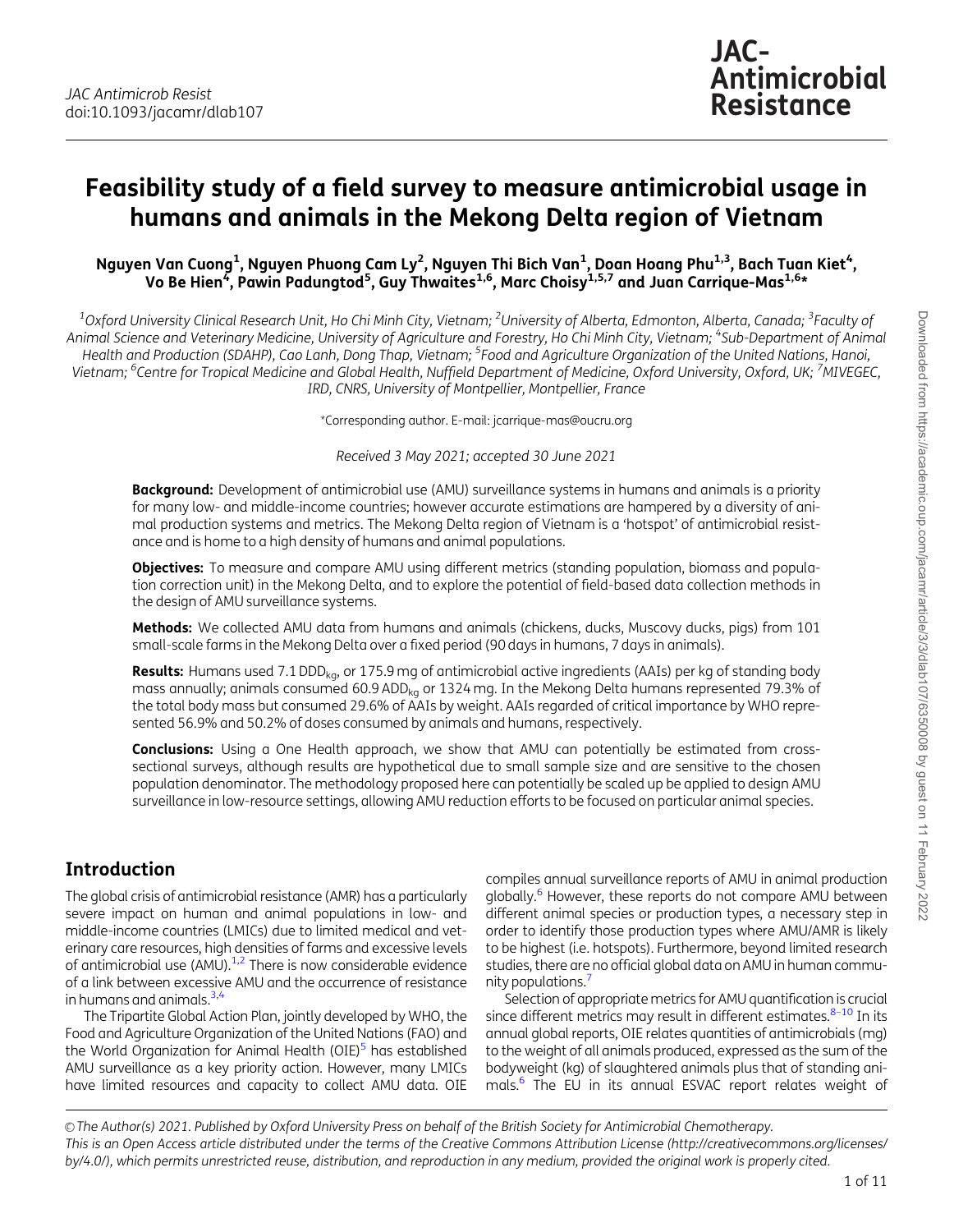antimicrobial active ingredients (AAIs) to animal populations computed using population correction units (PCU), which corresponds to the typical treatment weight for each of the standing and slaughtered animal species.<sup>11</sup>

A recent study estimated AMU in relation to animal and human biomass in Vietnam. The animal population denominator was calculated using a methodology analogous to the one adopted by OIE in its annual report.<sup>12</sup> The study concluded that, overall,  $262$  mg and 247 mg of AAIs were used, respectively, per kg of animal and human biomass across the country. Overall, a total of 3838 t of antimicrobials were used in the country, of which 71.7% corresponded to animal and 28.3% to human AMU. However, such estimates were largely based on extrapolations from previous surveys on a limited number of species and locations. More accurate speciesspecific AMU information is required in order to identify production types where the selection pressure on AMR is greatest. The accurate estimation of AMU in human communities requires conducting longitudinal studies, which are both laborious and costly.

Located in the southwest of Vietnam, the Mekong Delta region (40 500 km2 , 17.8 million population in 2019) is a hotspot of AMU/ AMR in animal production. Previous studies conducted in this rural area have evidenced a high prevalence of AMR in commensal Escherichia coli from chickens, ducks and pigs. $13-15$  Similarly, nontyphoidal Salmonella and Campylobacter spp. from livestock and farmers also displayed resistance to a large number of antimicrobials.<sup>16–18</sup> Unsurprisingly, the quantities of antimicrobials used in chicken and pig farms in the area are high. $9,19$  In addition to chickens and pigs, many small-scale farms are mixed and may include fish, ducks, Muscovy ducks and, to a lesser extent, ruminants (cattle and goats). The relative intensity of AMU in different animal species and humans has yet to be determined for the Mekong Delta and Vietnam as a whole.

Using a One Health approach, we quantified AMU in human residents and animals raised in smallholder farms in the Mekong Delta. The aims were: (i) to describe the types of antimicrobials used; (ii) to extrapolate gross quantities of antimicrobials to human and animal populations in the Mekong Delta of Vietnam; and (iii) to explore the feasibility of such survey-based methods to estimate AMU while highlighting potential differences depending on metric chosen. Results from this study may contribute to the design of country-level AMU surveillance systems.

## Materials and methods

#### **Ethics**

Ethics approval for the study was obtained from the Oxford Tropical Research Ethics Committee (OxTREC), Oxford, UK (reference no. 533-19). Informed consent was obtained from all participants.

#### Study design

We conducted a cross-sectional survey of poultry-raising households in 5 of the 12 districts of Dong Thap province (Mekong Delta, Vietnam) during July 2019. These districts were chosen based on convenience, all being located <30 km of the provincial capital. We requested from the chief officer of the District Veterinary Station (DVS) a list of smallscale poultry farms (i.e. raising chickens and/or ducks for commercial purposes) representative of their area. From each district, 20–25 were selected, and selected farm owners were invited to join the study. We aimed to sample  ${\sim}100$  households. Visits were conducted by staff

affiliated to the Sub-Department of Animal Health and Production of Dong Thap (SDAHP-DT) during July 2019. In each selected household, the main person identified as being responsible for taking care of the family members and animals was interviewed.

### Data collection

A structured questionnaire was developed to gather demographic data on human residents as well as food animals present in the farm on the visit date. To minimize recall bias, we enquired about consumption of AAIs over the latest 90 and 7 days for humans and animals, respectively. In all visits, the investigators requested to inspect the cabinets used to keep medicines of humans and animals. This was taken as an opportunity to discuss information on types, doses and concentration of any AAIs identified. All medicine products containing AAIs were singled out after reviewing the label or the prescription (for human medicines). AAI were classified based on the WHO list of antimicrobial agents.<sup>20</sup> The concentration of AAIs contained in these products was described and was expressed in mg/tablet (human products) and mg or mL per kg of product (animal products). Those veterinary antimicrobials not appearing in the WHO list were classified according to the OIE list of antimicrobial agents.<sup>21</sup>

### Quantification of AMU in the surveyed population

We first estimated consumption using dose metrics [DDD kg (DDD<sub>ka</sub>) for humans, animal daily doses kg  $(ADD_{kg})$  for chickens, ducks, Muscovy ducks and pigs]. This was achieved by multiplying the reported number of days when antimicrobials were consumed over the observed period (90 and 7 days for humans and animals, respectively) of each treated person/flock/herd. These frequency estimates were also related to the 'standing body mass' of the surveyed population as well as to 'body mass-time' (i.e. 'treatment intensity'). Estimates were aggregated for each species without performing farm adjustment. For example, consumption of ampicillin over 2 days (out of 90 days) by an 80 kg person equates to consumption of  $160$  DDD<sub>kg</sub>, or to 648.9 DDD<sub>kg</sub> per year, or to 8.1 DDD<sub>kg</sub> per kg of standing body mass. Such individual contributes to a body-mass time denominator of  $365 \times 80 = 29200$  (kg-days). The treatment intensity for each species was calculated as the ratio of the total number of doses to the kgdays.

For humans, the quantities of AAIs consumed were estimated from the actual doctors' prescriptions where available. For animals, they were inferred from the preparation instructions of each product consumed. The estimated number of  $ADD_{ka}$  was multiplied by the 'technical dose' of each of the AAI consumed. The technical dose values for each AAI were inferred from the products' preparation instructions (as written in the label) and from the prescription data in the case of human antimicrobial products. For animals, the technical  $ADD<sub>ka</sub>$  was defined as 75% of the treatment daily dose for 1 kg of live animal bodyweight and was obtained from the preparation instructions as indicated in the products' labels and consumption estimated from the weight (inferred from age) of the animal. Animal weights were derived from age based on previous studies. $9,22,23$  Respectively, 0.225 and 0.120 L were used as daily water intake and 0.063 kg and 0.037 kg as daily consumption of feed of 1 kg of poultry (any species) and pig.

To account for individuals that reported using medicine but did not remember whether it included AAI or not, we assumed that a fraction of them did actually consume an AAI. This was taken as the proportion consisting of an AAI among all medicine products. In cases where participants were sure of the consumption of AAIs, but did not remember for how many days, we assigned the average of the remaining observations. For individuals where AAI concentration or dosage data were missing, we extrapolated from similar products used in the same species.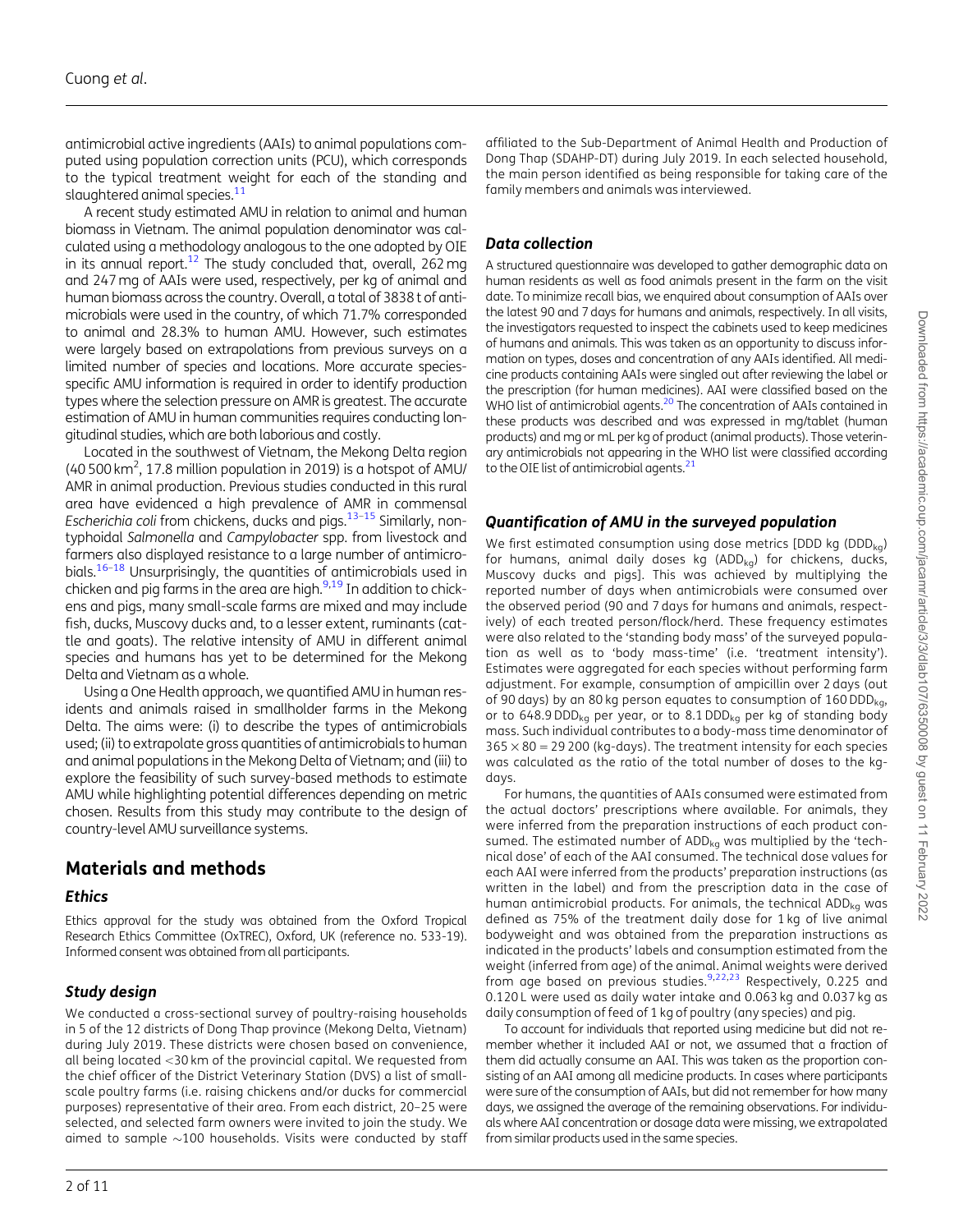#### Hypothetical estimations of AMU in the Mekong Delta of Vietnam

AMU data by species obtained from the survey were extrapolated for human and animal populations in the Mekong Delta (2019) using four different metrics: (i) no. doses-kg (either  $DDD_{kq}$  or  $ADD_{kq}$ ) related to the total amount of kg-body mass-time for each species per year; (ii) weight of AMU related to standing body mass of human and animal populations per year; (iii) weight of AMU related to standing body mass of human and biomass of animal populations per year (i.e. the methodology used in the OIE report); $6$ (iv) weight of AMU related to standing body mass of human and PCU of animal populations per year (i.e. the ESVAC method).<sup>24</sup>

The human standing body mass was obtained by multiplying the number of individuals (from census data) by their bodyweight (from their age and gender).<sup>25,26</sup> To estimate animal standing body mass, the number of animals of each species (from census data) $27$  was multiplied by the bodyweight of each species at their mid-age point.<sup>12</sup> To estimate biomass of animals, the number of animals produced (from production data) of each species was multiplied by the total individual animal bodyweight at slaughter time. The number of PCUs for each animal species was calculated as the total number of animals multiplied by the average weight at treatment based on ESVAC guidelines.

## Results

#### Participants and household farm characteristics

A total of 101 household farms with 316 human residents present in the farm household at the time of the visit were investigated. Each farm had a median of 3 (IQR 2–4) residents, with a median age of 38 (IQR 13–55) years. Over half (51.9%) were males. All interviewees were above 18 years old, and 82.2% were male. A total of 186 (58.8%) residents reported direct contact with animals in their farms [\(Table S1](http://academic.oup.com/jacamr/article-lookup/doi/10.1093/jacamr/dlab107#supplementary-data), available as [Supplementary data](http://academic.oup.com/jacamr/article-lookup/doi/10.1093/jacamr/dlab107#supplementary-data) at JAC-AMR Online).

Chickens were predominant (71.3% farms), followed by ducks (54.5%), pigs (19.8%) and Muscovy ducks (11.9%). Other species raised were fish (10.9%), cattle (5.9%), frogs (4.0%), goats (2.0%), geese and eels (1.0% each). Farms raising only one food animal species (42.6%) were predominant, followed by farms raising two (40.6%), three (11.9%), five (2.9%) and four (1.9%) species. The most common species combinations were 'chicken-duck' (17.8%), followed by 'chicken-Muscovy duck' (4.9%), 'chicken-duck-pig' (4.9%), 'chicken-pig' and 'duck-pig' (3.9% each). The median chicken flock age was 12 weeks (IQR 4–24) and the median flock size was 30 (IQR 15–75). The median duck flock age was 8 weeks (IQR 4–25), with a median size of 100 (IQR 40–700). The median pig age was 15 weeks (IQR 8–51), and the median herd size 10 (IQR 3–12) [\(Table S2\)](http://academic.oup.com/jacamr/article-lookup/doi/10.1093/jacamr/dlab107#supplementary-data).

#### AMU in humans and animals in survey farms

A total of 173 participants (54.7%) reported using medicine over the last 90 days. However, only 121 participants (38.2%) kept doctors' prescriptions. Forty-two out of 121 participants (34.7%) (median age 43 (IQR 7–55.5) years) confirmed using antimicrobialcontaining products during the last 90 days. For the 52 participants who consumed medicine but did not remember whether it contained AAIs or not, we assumed that 34.7% did actually contain AAIs. Therefore antimicrobial consumption over the last 90 days

was assumed for 60 (34.7%) individuals  $[42+(52\times 0.347)]$ . AMU was reported in a total of 109/284 (30.6%) flocks/herds (chicken, duck, Muscovy duck and pig) over the 7 days prior to the time of interview.

A total of 106 (32 in humans and 74 in animals) different AAIcontaining products were identified. All human antimicrobialcontaining products had been administered orally and contained one AAI. Fifty-four percent of antimicrobial-containing products administered to animals contained two AAIs. Most (75.6%) were administered orally, the remainder being injectable. A total of 9 and 63 antimicrobial-containing products were used in pig and poultry flocks, respectively. Twenty of the antimicrobial products administered to three animal species (chickens, ducks and pigs) were intended for human use. The technical daily doses of all AAIcontaining products are given in [Table S3](http://academic.oup.com/jacamr/article-lookup/doi/10.1093/jacamr/dlab107#supplementary-data) (Table 1). The average technical dose of human AAIs (DDD $_{\text{ko}}$ ) was 17.3 mg/kg. For pigs and poultry the average technical daily dose (ADD $_{\text{ka}}$ ) values were, respectively, 21.4 and 19.4 mg/kg for oral antimicrobials and 11.2 and 13.6 mg/kg for injectable ones.

A total of 14 different AAIs belonging to 8 classes were consumed by humans. AAIs listed as of critical importance by WHO represented 50.2% of the total number of  $DDD_{kq}$ . Firstand second-generation cephalosporins were consumed the most (32.3% of total DDD $_{\text{kg}}$ ), followed by penicillins (54.2%) and quinolones (9.5%). A total of 30 different AAIs belonging to 12 classes were consumed by animals. Critically important antimicrobials (CIAs) (WHO) represented 56.9% of the total number of doses given to animals (81.4% for chickens, 50.6% for ducks, 34.1% for Muscovy ducks and 61.8% for pigs). In terms of frequency, amphenicols (28.9% of ADD $_{\text{ka}}$ ), tetracyclines (22.5%) and macrolides (18.6%) were the most consumed AAIs by chickens. In ducks, quinolones were the most used class (33.9%), followed by tetracyclines (21.0%) and penicillins (19.3%). In Muscovy ducks, quinolones represented 62.3% of doses, followed by macrolides (13.6%) and tetracyclines (12.0%). In pigs, penicillins (34.8%) represented the most frequently used class, followed by macrolides (28.7%) and amphenicols (10.4%) (Tables 2 and 3). Over 1 year, human residents in the farms surveyed were estimated to consume on average 7.1 DDD $_{\text{ka}}$  or 175.9 mg of AAIs per kg of standing body mass. Of all animal species, Muscovy ducks consumed the most (196.1 ADD<sub>kg</sub>), followed by chickens (90.6 ADD<sub>kg</sub>), ducks (63.2 ADD<sub>kg</sub>) and pigs (22.5 ADD<sub>kg</sub>). However, in terms of mg of AAI per kg of standing body mass, chickens consumed the greatest amounts (3390.3 mg), followed by Muscovy ducks (3261.8 mg), ducks (1049.9 mg) and pigs (756.8 mg) (Table 4).

Human individuals aged less than 5 and more than 65 years consumed considerably more antimicrobials than people in other age categories (Figure 1). There were no noticeable differences in antimicrobial consumption with respect to other sociodemographic factors. AMU in the animal species stratified by production purpose is displayed in Figure 2.

In general, animals raised for meat consumed more antimicrobials than those raised for breeding purposes. In terms of quantities, fighting chickens were the target of highest levels of AMU. Detailed data on AMU of individuals and animal groups of each species at farm level is provided in [Table S4](http://academic.oup.com/jacamr/article-lookup/doi/10.1093/jacamr/dlab107#supplementary-data).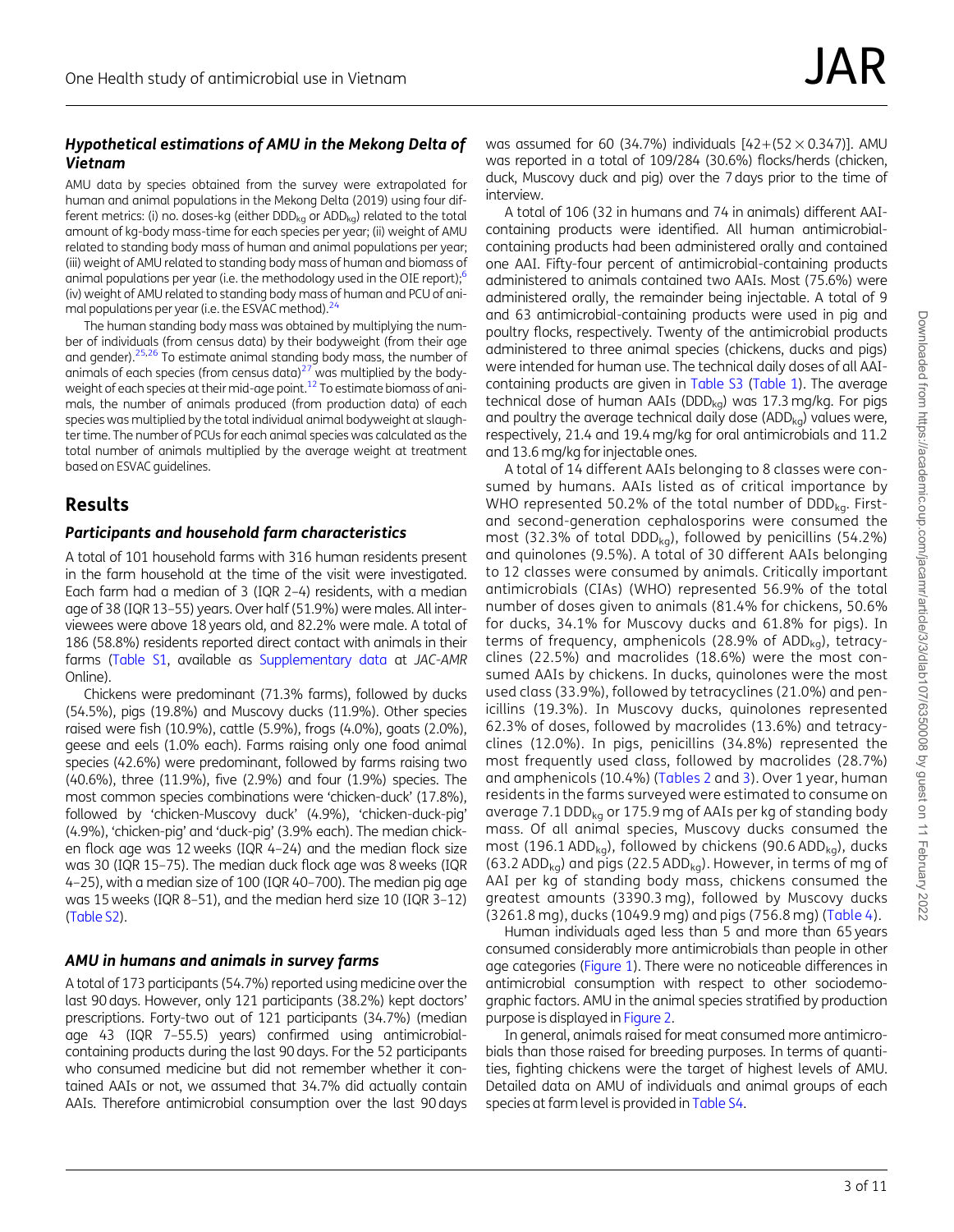| Tetracyclines <sup>a</sup><br>Class          |                                       |                          |                                    |                               |                         | Poultry                  |                                     |                          |                        | Pigs                     |                        |
|----------------------------------------------|---------------------------------------|--------------------------|------------------------------------|-------------------------------|-------------------------|--------------------------|-------------------------------------|--------------------------|------------------------|--------------------------|------------------------|
|                                              |                                       |                          | Humans (oral)                      |                               | oral                    |                          | injection                           |                          | oral                   |                          | injection              |
|                                              | <b>AAI</b>                            | C                        | $DD_{kg}$ ( $\pm$ CV)              | U                             | $ADD_{kg}$ ( $\pm$ CV)  | U                        | $ADD_{kg}$ ( $\pm$ CV)              | U                        | $ADD_{kg}$ ( $\pm$ CV) | $\overline{a}$           | $ADD_{kg}$ ( $\pm$ CV) |
|                                              | tetracycline <sup>c</sup>             | $\overline{\phantom{0}}$ | $23.0$ ( $\pm$ NC)                 | m <sub>o</sub>                | $12.5 (\pm 53.5)$       |                          |                                     |                          |                        |                          |                        |
|                                              | oxytetracycline                       |                          |                                    |                               | $6.9 (\pm 87.8)$        | $\frac{4}{1}$            | $12.1 (\pm 98.5)$                   |                          |                        | $\overline{\phantom{0}}$ | 3.7 ( $\pm$ NC)        |
|                                              | doxycycline                           |                          |                                    | $\overline{\phantom{0}}$      | $29.6 (\pm 151.8)$      |                          | 8.4 (±NC)                           |                          |                        |                          |                        |
| Sulfonamides                                 | sulfaquinoxaline                      |                          |                                    | $\sim$                        | $18.3 (\pm 76.6)$       |                          |                                     |                          |                        |                          |                        |
|                                              | sulfamethoxazole <sup>c</sup>         |                          |                                    | $\overline{ }$                | $18.7\ (\pm \text{NC})$ |                          |                                     | $\overline{\phantom{0}}$ | 40.5 (±NC)             |                          |                        |
|                                              | sulfaguanidine <sup>c</sup>           |                          |                                    |                               |                         |                          |                                     |                          |                        |                          |                        |
|                                              | sulfadimidine                         |                          |                                    | $\sim$                        | $63.4 (\pm 66.1)$       |                          |                                     |                          |                        |                          |                        |
|                                              | sulfadimethoxine                      |                          |                                    |                               | $15(\pm N)$             |                          |                                     |                          |                        |                          |                        |
| Quinolones                                   | norfloxacin                           |                          |                                    | $\overline{1}$ $\overline{1}$ | $8.5 (\pm 104.5)$       |                          |                                     |                          |                        |                          |                        |
|                                              | marbofloxacin                         |                          |                                    |                               |                         |                          |                                     |                          |                        |                          |                        |
|                                              | enrofloxacin                          |                          |                                    | $\circ$                       | $11.0 (\pm 36.3)$       | 4                        | 5.6 $(\pm 47.1)$                    |                          |                        |                          |                        |
|                                              | ciprofloxacin <sup>c</sup>            |                          | 18.4 $(\pm$ NC)                    |                               |                         |                          |                                     |                          |                        |                          |                        |
|                                              | ofloxacin                             | $\overline{ }$           | 7.3 ( $\pm$ NC)                    |                               |                         |                          |                                     |                          |                        |                          |                        |
| colistin<br>Polypeptides <sup>b</sup>        |                                       |                          |                                    | $\overline{11}$               | 3.1 ( $\pm$ 36.3)       |                          |                                     | $\sim$                   | $3.7(\pm 28.9)$        |                          |                        |
| Penicillins <sup>a</sup>                     | ampicillin                            | $\overline{\phantom{0}}$ | $23.0 \ (\pm \text{NC})$           |                               | $8.1 (\pm 82.6)$        |                          |                                     | $\sim$ $\sim$            | $9.3 (\pm$ NC)         |                          |                        |
|                                              | amoxicillin <sup>c</sup>              |                          | $26.6 (\pm 49.2)$                  | $m \, m$                      | $13.7(\pm 28.3)$        | $\overline{\phantom{0}}$ | $0.78 \left( \pm \text{NC} \right)$ |                          | 15.3 $(\pm 44.8)$      |                          |                        |
|                                              | penicillin V                          | $\overline{a}$           | $23.0$ ( $\pm$ NC)                 |                               |                         |                          |                                     |                          |                        |                          |                        |
| tylosin<br>Macrolides <sup>b</sup>           |                                       |                          |                                    | $\infty$                      | $10.0 (\pm 90.5)$       |                          | $9.3 (\pm 28.2)$                    |                          |                        | $\sim$                   | $11.1 (\pm 129.9)$     |
|                                              | spiramycin                            | $\sim$                   | $7.5 (\pm 32.6)$                   |                               | $0.45$ ( $\pm$ NC)      | $\sim$ $\sim$            | $3.0(\pm$ NC)                       |                          |                        |                          |                        |
|                                              | erythromycin                          |                          |                                    | $\overline{\phantom{a}}$      | $15.0(\pm$ NC)          |                          |                                     |                          |                        |                          |                        |
| Lincosamides                                 | lincomycin                            | $\overline{\phantom{0}}$ | $23.0$ ( $\pm$ NC)                 |                               | $0.75$ ( $\pm$ NC)      | $\sim$                   | 5.1 $(\pm 39.7)$                    |                          |                        |                          |                        |
| Diaminopyrimidines                           | trimethoprim                          |                          |                                    | $\overline{1}$ $\overline{1}$ | $3.6 (\pm 51.9)$        |                          |                                     | $\overline{\phantom{0}}$ | 8.1 $(\pm$ NC)         |                          |                        |
|                                              |                                       | $\sqrt{2}$               |                                    |                               |                         |                          |                                     |                          |                        |                          |                        |
| First- and second-generation cephalosporins  | cefotaxime <sup>c</sup><br>cefuroxime |                          | $18.5 (\pm 50.3)$                  |                               |                         | $\overline{\phantom{0}}$ | $9.7(\pm$ NC)                       |                          |                        |                          |                        |
|                                              |                                       |                          |                                    |                               |                         |                          |                                     |                          |                        |                          |                        |
| cefdinir                                     | cefalexin                             | $\frac{4}{7}$            | $13.8(\pm44.5)$                    | $\overline{\phantom{0}}$      | 7.5 ( $\pm$ NC)         |                          |                                     |                          |                        |                          |                        |
|                                              |                                       |                          | $13.8(\pm$ NC)                     |                               |                         |                          |                                     |                          |                        |                          |                        |
| Third-generation cephalosporins <sup>b</sup> | ceftiofur <sup>c</sup>                |                          |                                    |                               |                         | $\overline{\phantom{0}}$ | $3.75(\pm$ NC)                      |                          |                        |                          |                        |
|                                              | cefixime                              | $\overline{\phantom{0}}$ | $9.2 \left( \pm \text{NC} \right)$ |                               |                         |                          |                                     |                          |                        |                          |                        |
|                                              | cefpodoxime                           | $\sim$ $\sim$            | $3.2(\pm 60.6)$                    |                               |                         |                          |                                     |                          |                        |                          |                        |
|                                              | cefadroxil                            |                          | $9.2 \left( \pm \text{NC} \right)$ |                               |                         |                          |                                     |                          |                        |                          |                        |
| Amphenicols                                  | thiamphenicol                         |                          |                                    |                               | 24.7 (±NC)              | + ⊣                      | $16.8 (\pm 55.9)$                   |                          |                        |                          | $7.5(\pm$ NC)          |
|                                              | florfenicol                           |                          |                                    | 12212                         | $5.6 (\pm 120.3)$       |                          | $1.8(\pm$ NC)                       |                          |                        |                          | 3.7 ( $\pm$ NC)        |
| Aminoglycosides <sup>a</sup>                 | streptomycin                          |                          |                                    |                               | $9.9 (\pm 34.6)$        |                          |                                     |                          |                        |                          |                        |
|                                              | spectinomycin                         |                          |                                    |                               | $1.8(\pm$ NC)           | 4                        | $10.3 (\pm 34.8)$                   |                          |                        |                          |                        |
|                                              | kanamycin                             |                          |                                    |                               | $8.0 (\pm 75.6)$        |                          |                                     |                          |                        |                          |                        |
|                                              | gentamicin                            |                          |                                    | $\rightarrow$                 | $23.2 (\pm 148.6)$      |                          |                                     |                          | 5.5 ( $\pm$ 14.4)      |                          |                        |
| Average all products                         |                                       | 32                       | $17.3 (\pm 61.2)$                  | 52                            | $12.4 (\pm 156.4)$      | $17\,$                   | $9.2 (\pm 79.3)$                    | 2<br>5<br>5              | $11.9( \pm 99.1)$      | 4                        | $7.4(\pm 97.2)$        |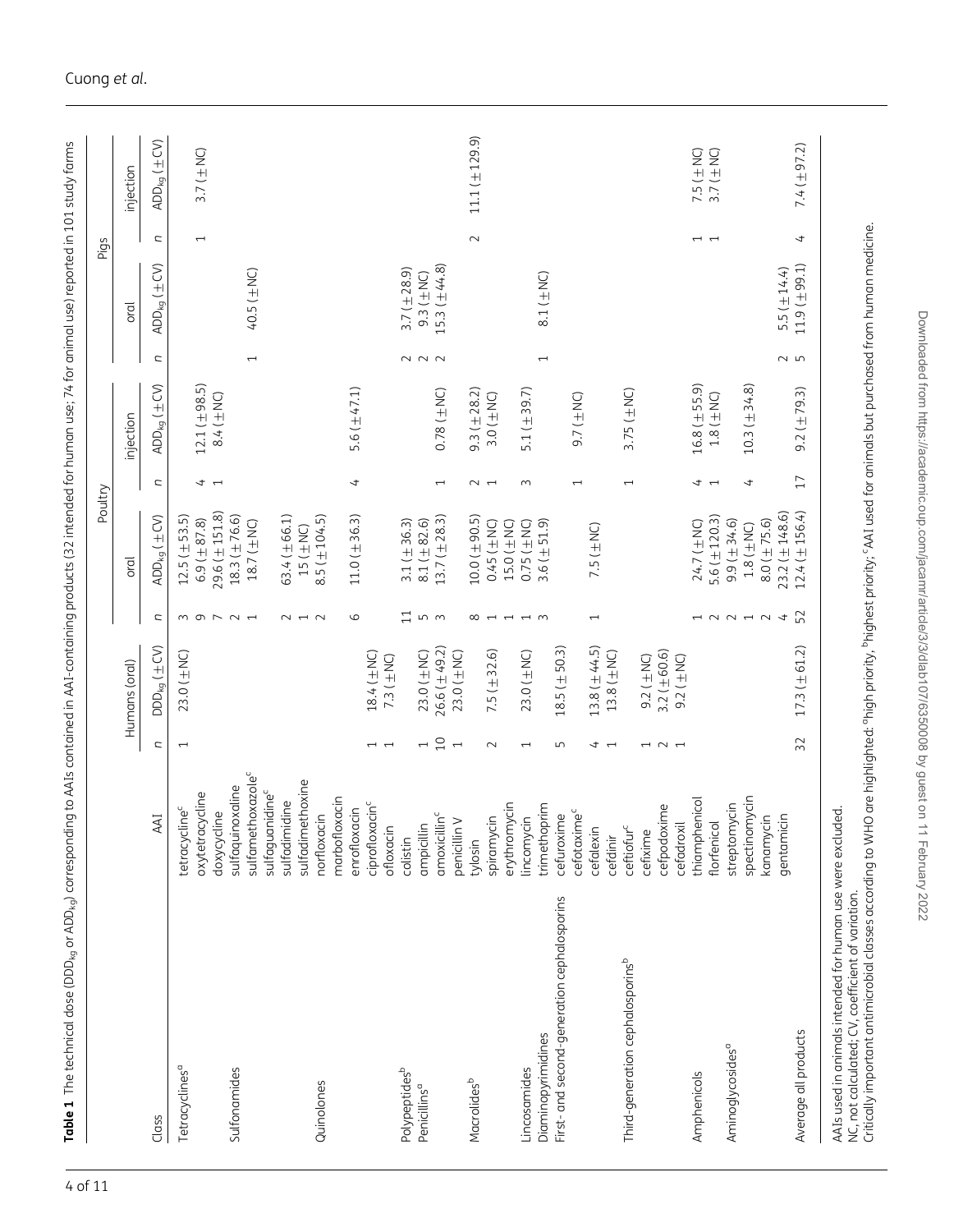| Class/AAI                                   | Humans, DDD <sub>ka</sub> (%) | Chickens, ADD <sub>kg</sub> (%) | Ducks, ADD <sub>kg</sub> (%) | Muscovy ducks, ADD <sub>kg</sub> (%) | Pigs, ADD <sub>kg</sub> (%) |
|---------------------------------------------|-------------------------------|---------------------------------|------------------------------|--------------------------------------|-----------------------------|
| Tetracyclines <sup>a</sup>                  |                               |                                 |                              |                                      |                             |
| tetracycline <sup>c</sup>                   | 0.14(2.0)                     | 0.2(0.3)                        | 0.1(0.1)                     | 4.3(2.1)                             |                             |
| oxytetracycline                             |                               | 14.4 (15.2)                     | 6.9(9.9)                     | 15.6(7.7)                            | 0.4(1.1)                    |
| doxycycline                                 |                               | 14.5 (15.2)                     | 4.2(6.0)                     | 0.3(0.1)                             |                             |
| any                                         | 0.14(2.0)                     | 29.1 (30.7)                     | 11.1 (16.0)                  | 20.2 (9.9)                           | 0.4(1.1)                    |
| Sulphonamides                               |                               |                                 |                              |                                      |                             |
| sulfaquinoxaline                            |                               | 2.6(2.7)                        |                              |                                      |                             |
| sulfamethoxazole <sup>c</sup>               |                               | 0.7(0.7)                        |                              |                                      | 0.5(1.4)                    |
| sulfaguanidine <sup>c</sup>                 |                               |                                 |                              |                                      |                             |
| sulfadimidine                               |                               | 0.8(0.9)                        |                              |                                      |                             |
| sulfadimethoxine                            |                               | 0.6(0.6)                        |                              |                                      |                             |
| any                                         |                               | 4.7(4.9)                        |                              |                                      | 0.5(1.4)                    |
| Quinolones                                  |                               |                                 |                              |                                      |                             |
| norfloxacin                                 |                               |                                 | 0.1(0.2)                     | 131.6 (65.2)                         |                             |
| marbofloxacin                               |                               | 0.8(0.8)                        |                              |                                      |                             |
| enrofloxacin                                |                               | 5.4(5.7)                        | 28.0 (40.5)                  | 3.2(1.6)                             | 3.1(9.5)                    |
| ciprofloxacin <sup>c</sup>                  | 0.49(7.0)                     |                                 |                              |                                      |                             |
| ofloxacin                                   | 0.16(2.3)                     |                                 |                              |                                      |                             |
| any                                         | 0.65(9.3)                     | 6.2(6.5)                        | 28.1 (40.7)                  | 134.8 (66.8)                         | 3.1(9.5)                    |
| Polypeptides <sup>b</sup>                   |                               |                                 |                              |                                      |                             |
| colistin                                    |                               | 6.3(6.6)                        | 12.0 (17.3)                  | 27.0 (13.4)                          | 5.6(17.2)                   |
| any                                         |                               | 6.3(6.6)                        | 12.0(17.2)                   | 27.0(13.4)                           | 5.6(17.2)                   |
| Penicillins <sup>a</sup>                    |                               |                                 |                              |                                      |                             |
| ampicillin                                  | 0.18(2.6)                     | 0.6(0.6)                        | 5.8(8.4)                     | 5.7(2.8)                             | 2.8(8.6)                    |
| amoxicillin <sup>c</sup>                    | 2.61(37.2)                    | 3.4(3.5)                        | 0.8(1.2)                     |                                      | 8.8(26.9)                   |
| penicillin V                                | 0.18(2.6)                     |                                 |                              |                                      |                             |
| any                                         | 2.97 (40.0)                   | 4.0(4.1)                        | 6.6(9.6)                     | 5.7(2.8)                             | 11.6 (35.5)                 |
| Macrolides <sup>b</sup>                     |                               |                                 |                              |                                      |                             |
| tylosin                                     |                               | 14.8 (15.5)                     | 0.1(0.2)                     | 8.3(4.1)                             | 4.9(15.0)                   |
| spiramycin                                  | 0.06(0.91)                    | 0.8(0.8)                        | 0.2(0.2)                     |                                      |                             |
| erythromycin                                |                               | 2.6(2.8)                        |                              |                                      |                             |
| any                                         | 0.06(0.91)                    | 18.2 (19.1)                     | 0.3(0.4)                     | 8.3(4.1)                             | 4.9(15.0)                   |
| Lincosamides                                |                               |                                 |                              |                                      |                             |
| lincomycin                                  | 0.09(1.34)                    | 4.6(4.8)                        | 0.1(0.2)                     |                                      |                             |
| any                                         | 0.09(1.34)                    | 4.6(4.8)                        | 0.1(0.2)                     |                                      |                             |
| Diaminopyrimidines                          |                               |                                 |                              |                                      |                             |
| trimethoprim                                |                               | 0.4(0.4)                        | 0.1(0.2)                     | 5.7(2.8)                             | 0.5(1.4)                    |
| any                                         |                               | 0.4(0.4)                        | 0.2(0.2)                     | 5.7(2.8)                             | 0.5(1.4)                    |
| First- and second-generation cephalosporins |                               |                                 |                              |                                      |                             |
| cefuroxime                                  | 1.21(17.3)                    |                                 |                              |                                      |                             |
| cefotaxime <sup>c</sup>                     |                               |                                 | 2.5(3.6)                     |                                      |                             |
| cefalexin                                   | 1.36 (19.4)                   | 0.2(0.2)                        |                              |                                      |                             |
| cefdinir                                    | 0.38(5.5)                     |                                 |                              |                                      |                             |
| any                                         | 2.95(42.2)                    | 0.2(0.2)                        | 2.5(3.6)                     |                                      |                             |
| Third-generation cephalosporinsb            |                               |                                 |                              |                                      |                             |
| ceftiofur <sup>c</sup>                      |                               |                                 | 3.7(5.4)                     |                                      |                             |
| cefixime                                    | 0.38(5.5)                     |                                 |                              |                                      |                             |
| cefpodoxime                                 | 0.08(1.2)                     |                                 |                              |                                      |                             |
| cefadroxil                                  | 0.03(0.5)                     |                                 |                              |                                      |                             |
| any                                         | 0.49(7.2)                     |                                 | 3.7(5.4)                     |                                      |                             |

Table 2 Estimated annual AMU expressed in terms of doses per kg of bodyweight calculated from the small-scale farm survey

Downloaded from https://academic.oup.com/jacamr/article/3/3/dlab107/6350008 by guest on 11 February 2022 Downloaded from https://academic.oup.com/jacamr/article/3/3/dlab107/6350008 by guest on 11 February 2022

Continued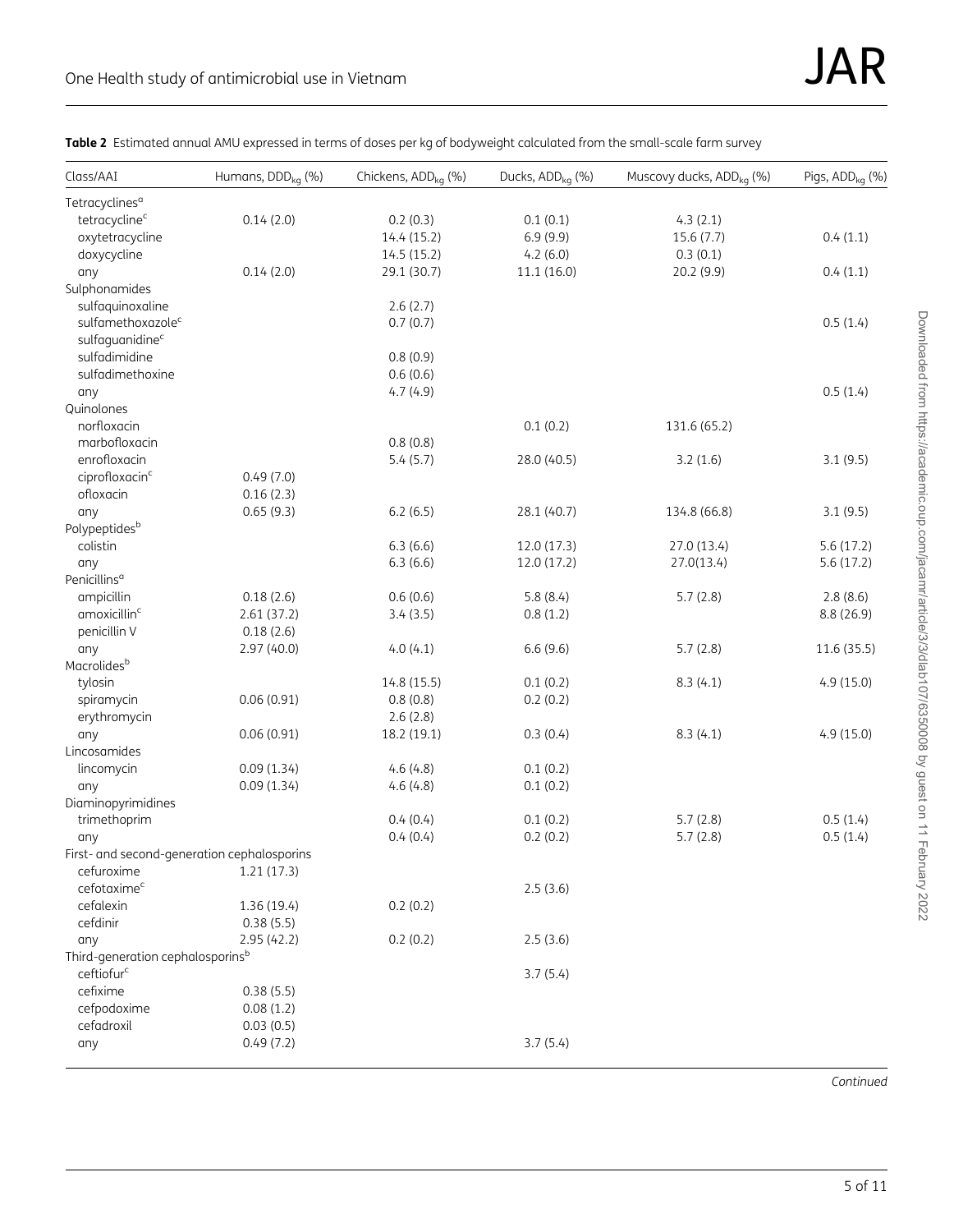#### Table 2. Continued

| Class/AAI                    | Humans, $DDDka$ (%) | Chickens, $ADD_{ka}$ (%) | Ducks, $ADD_{ka}$ (%) | Muscovy ducks, $ADD_{ka}$ (%) | Pigs, $ADD_{ka}$ (%) |
|------------------------------|---------------------|--------------------------|-----------------------|-------------------------------|----------------------|
| Amphenicols                  |                     |                          |                       |                               |                      |
| thiamphenicol                |                     | 11.2(11.8)               | 0.6(0.8)              |                               | 0.4(1.1)             |
| florfenicol                  |                     | 0.6(0.7)                 | 0.1(0.1)              |                               | 2.4(7.5)             |
| any                          |                     | 11.8(12.6)               | 0.7(0.9)              |                               | 2.8(8.6)             |
| Aminoglycosides <sup>a</sup> |                     |                          |                       |                               |                      |
| streptomycin                 |                     | 1.6(1.7)                 | 0.1(0.1)              |                               |                      |
| spectinomycin                |                     | 4.6(4.8)                 | 0.1(0.2)              |                               |                      |
| kanamycin                    |                     |                          | 0.1(0.1)              |                               |                      |
| gentamicin                   |                     | 3.5(3.7)                 | 3.8(5.4)              | 0.3(0.1)                      | 3.3(10.2)            |
| any                          |                     | 9.7(10.2)                | 4.1(5.8)              | 0.3(0.1)                      | 3.3(10.2)            |
| Grand total                  | 7.0(100)            | 95.2 (100)               | 69.0 (100)            | 202.1 (100)                   | 32.7 (100)           |

Critically important antimicrobial classes according to WHO are highlighted: <sup>a</sup>high priority, <sup>b</sup>highest priority; <sup>c</sup>AAIs in products administered to animal populations but intended for human use.

Table 3 Estimated annual AMU expressed in terms of weight of AAI as calculated from the farm survey

| Class/AAI                     | Humans, mg (%) | Chickens, mg (%) | Ducks, mg (%) | Muscovy ducks, mg (%) | Pigs, mg (%) |
|-------------------------------|----------------|------------------|---------------|-----------------------|--------------|
| Tetracyclines <sup>a</sup>    |                |                  |               |                       |              |
| tetracycline <sup>c</sup>     | 3.5(2.0)       | 8.5(0.3)         | 1.2(0.1)      | 161.6 (5.0)           |              |
| oxytetracycline               |                | 249.6 (7.4)      | 91.5(8.7)     | 156.8 (4.8)           | 2.8(0.4)     |
| doxycycline                   |                | 500.1 (14.8)     | 128.3 (12.2)  | 72.7(2.2)             |              |
| any                           | 3.5(2.0)       | 758.2 (22.5)     | 221.0 (21.0)  | 391.1 (12.0)          | 2.8(0.4)     |
| Sulphonamides                 |                |                  |               |                       |              |
| sulfaquinoxaline              |                | 62.9(1.9)        |               |                       |              |
| sulfamethoxazole <sup>c</sup> |                | 12.4(0.4)        |               |                       | 37.5(1.0)    |
| sulfaquanidine <sup>c</sup>   |                |                  |               |                       |              |
| sulfadimidine                 |                | 156.5(4.6)       |               |                       |              |
| sulfadimethoxine              |                | 18.1(0.5)        |               |                       |              |
| any                           |                | 249.9 (7.4)      |               |                       | 37.5(1.0)    |
| Quinolones                    |                |                  |               |                       |              |
| norfloxacin                   |                |                  | 0.3(0.0)      | 1974.0 (60.5)         |              |
| marbofloxacin                 |                | 5.9(0.2)         |               |                       |              |
| enrofloxacin                  |                | 156.6 (4.6)      | 355.5 (33.9)  | 59.2 (1.8)            | 39.1 (5.2)   |
| ciprofloxacin <sup>c</sup>    | 8.4(4.8)       |                  |               |                       |              |
| ofloxacin                     | 1.1(0.6)       |                  |               |                       |              |
| any                           | 9.5(5.4)       | 162.5 (4.8)      | 355.8 (33.9)  | 2033.2 (62.3)         | 39.1 (5.2)   |
| Polypeptides <sup>b</sup>     |                |                  |               |                       |              |
| colistin                      |                | 58.9(1.7)        | 92.8 (8.8)    | 222.2 (6.8)           | 62.7(8.3)    |
| any                           |                | 58.9 (1.7)       | 92.8 (8.8)    | 222.2 (6.8)           | 62.7(8.3)    |
| Penicillins <sup>a</sup>      |                |                  |               |                       |              |
| ampicillin                    | 4.5(2.5)       | 13.6(0.4)        | 160.6 (15.3)  | 53.8(1.6)             | 78.7 (10.4)  |
| amoxicillin <sup>c</sup>      | 86.5(49.2)     | 243.1(7.2)       | 42.0(4.0)     |                       | 184.4 (24.4) |
| penicillin V                  | 4.5(2.5)       |                  |               |                       |              |
| any                           | 95.5 (54.2)    | 256.7 (7.6)      | 202.6 (19.3)  | 53.8 (1.6)            | 263.1 (34.8) |
| Macrolidesb                   |                |                  |               |                       |              |
| tylosin                       |                | 382.8 (11.3)     | 5.6(0.5)      | 443.1 (13.6)          | 217.5 (28.7) |
| spiramycin                    | 0.5(0.3)       | 10.7(0.3)        | 0.2(0.0)      |                       |              |
| erythromycin                  |                | 236.6 (7.0)      |               |                       |              |
| any                           | 0.5(0.3)       | 630.1 (18.6)     | 5.8(0.5)      | 443.1 (13.6)          | 217.5 (28.7) |
|                               |                |                  |               |                       | Continued    |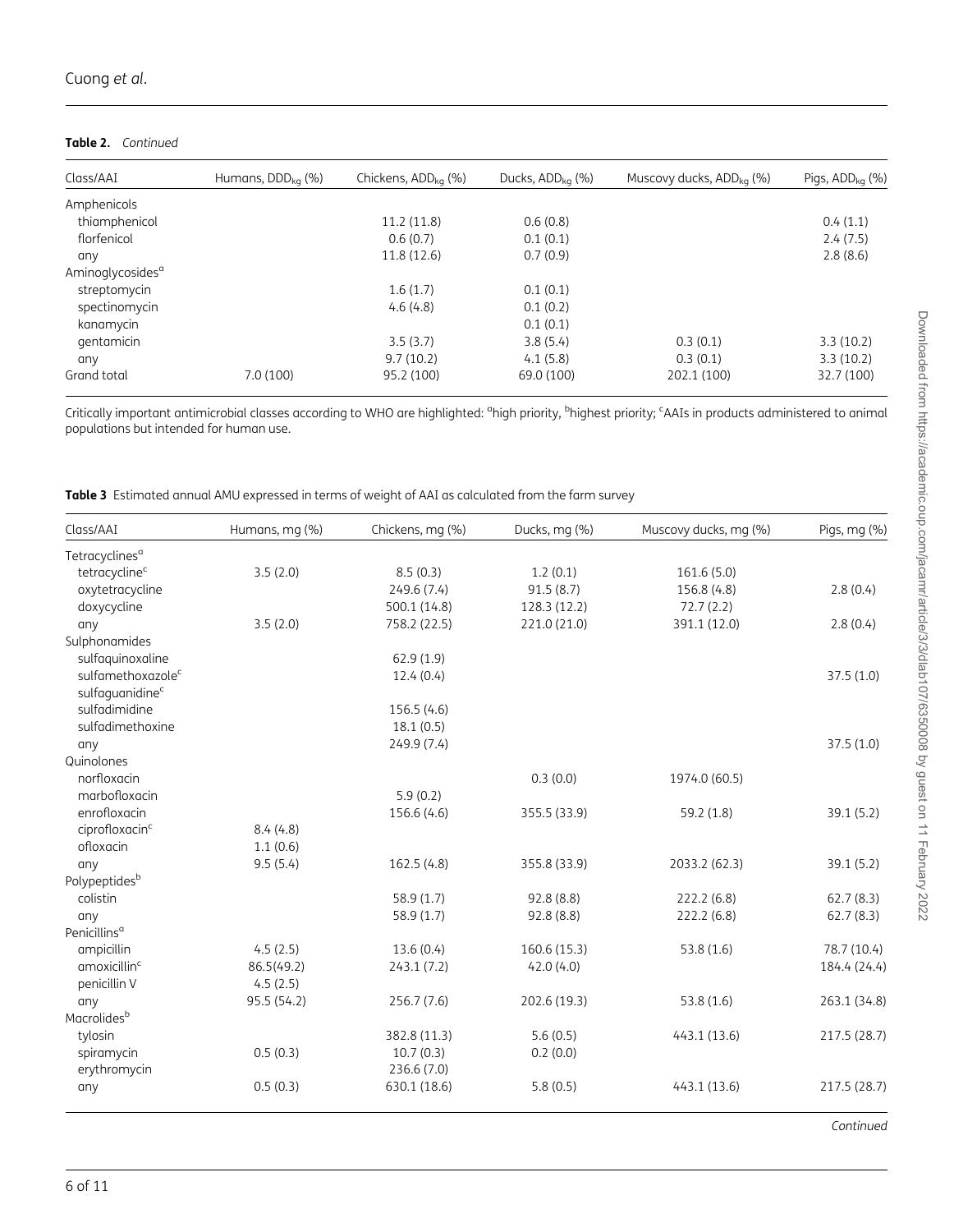#### Table 3. Continued

| Class/AAI                                   | Humans, mg (%) | Chickens, mg (%) | Ducks, mg (%) | Muscovy ducks, mg (%) | Pigs, $mq$ $%$ |
|---------------------------------------------|----------------|------------------|---------------|-----------------------|----------------|
| Lincosamides                                |                |                  |               |                       |                |
| lincomycin                                  | 2.0(1.1)       | 69.3(2.0)        | 1.6(0.2)      |                       |                |
| any                                         | 2.0(1.1)       | 69.3 (2.0)       | 1.6(0.2)      |                       |                |
| Diaminopyrimidines                          |                |                  |               |                       |                |
| trimethoprim                                |                | 4.5(0.1)         | 0.8(0.1)      | 76.9 (2.4)            | 7.5(1.0)       |
| any                                         |                | 4.5(0.1)         | 0.8(0.1)      | 76.9(2.4)             | 7.5(1.0)       |
| First- and second-generation cephalosporins |                |                  |               |                       |                |
| cefuroxime                                  | 25.8 (14.6)    |                  |               |                       |                |
| cefotaxime <sup>c</sup>                     |                |                  | 24.3(2.3)     |                       |                |
| cefalexin                                   | 29.8 (16.9)    | 6.9(0.2)         |               |                       |                |
| cefdinir                                    | 1.5(0.8)       |                  |               |                       |                |
| any                                         | 57.1 (32.3)    | 6.9(0.2)         | 24.3(2.3)     |                       |                |
| Third-generation cephalosporinsb            |                |                  |               |                       |                |
| ceftiofur <sup>c</sup>                      |                |                  | 42.1(4.0)     |                       |                |
| cefixime                                    | 5.6(3.2)       |                  |               |                       |                |
| cefpodoxime                                 | 0.7(0.4)       |                  |               |                       |                |
| cefadroxil                                  | 1.0(0.5)       |                  |               |                       |                |
| any                                         | 7.3(4.1)       |                  | 42.1(4.0)     |                       |                |
| Amphenicols                                 |                |                  |               |                       |                |
| thiamphenicol                               |                | 976.9 (28.8)     | 27.7(2.6)     |                       | 5.5(0.7)       |
| florfenicol                                 |                | 2.1(0.1)         | 0.5(0.0)      |                       | 73.2 (9.7)     |
| any                                         |                | 979.0 (28.9)     | 28.2(2.6)     |                       | 78.7 (10.4)    |
| Aminoglycosides <sup>a</sup>                |                |                  |               |                       |                |
| streptomycin                                |                | 25.5(0.0)        | 1.4(0.1)      |                       |                |
| spectinomycin                               |                | 140.9(4.2)       | 3.2(0.3)      |                       |                |
| kanamycin                                   |                | 1.6(0.1)         | 0.7(0.1)      |                       |                |
| gentamicin                                  |                | 46.2(1.4)        | 69.7(6.6)     | 41.6(1.3)             | 47.9(6.3)      |
| any                                         |                | 214.2(6.4)       | 75.0(7.1)     | 41.6(1.3)             | 47.9(6.3)      |
| Grand total                                 | 175.8 (100)    | 3390 (100)       | 1050 (100)    | 3261 (100)            | 756.8 (100)    |

Critically important antimicrobial classes according to WHO are highlighted: <sup>a</sup>high priority, <sup>b</sup>highest priority; <sup>c</sup>AAIs in products administered to animal populations but intended for human use.

Table 4 Estimation of AMU in animals and humans from a survey of 101 farming households

|                                     | <b>Humans</b> | Chickens | <b>Ducks</b> | Muscovy ducks | Pigs     | Total     |
|-------------------------------------|---------------|----------|--------------|---------------|----------|-----------|
| No. households                      | 101           | 72       | 55           | 12            | 20       | 101       |
| No. individuals/animals             | 316           | 15881    | 42 2 5 6     | 1308          | 494      | -         |
| Total standing body mass (kg)       | 14420         | 16717    | 88047        | 820           | 21 1 45  | 141149    |
| Total kg-days per year              | 5 2 6 3 3 0 0 | 6101851  | 32137480     | 299236        | 7717925  | 51519792  |
| Gross AMU per year                  |               |          |              |               |          |           |
| no. daily doses kg                  | 101909        | 1514730  | 5573085      | 160845        | 476168   | 7826737   |
| no. mg AAIs                         | 2535937       | 56677971 | 92445007     | 2674141       | 16003475 | 170336531 |
| AMU related to population           |               |          |              |               |          |           |
| no. daily doses per kg standing kg  | 7.1           | 90.6     | 63.3         | 196.2         | 22.5     | 55.4      |
| no. mg AAIs per kg body mass        | 175.9         | 3390.4   | 1050.0       | 3261.1        | 756.8    | 1206.8    |
| treatment intensity (per 1000 days) | 19.3          | 248.2    | 173.4        | 537.5         | 61.6     | 151.9     |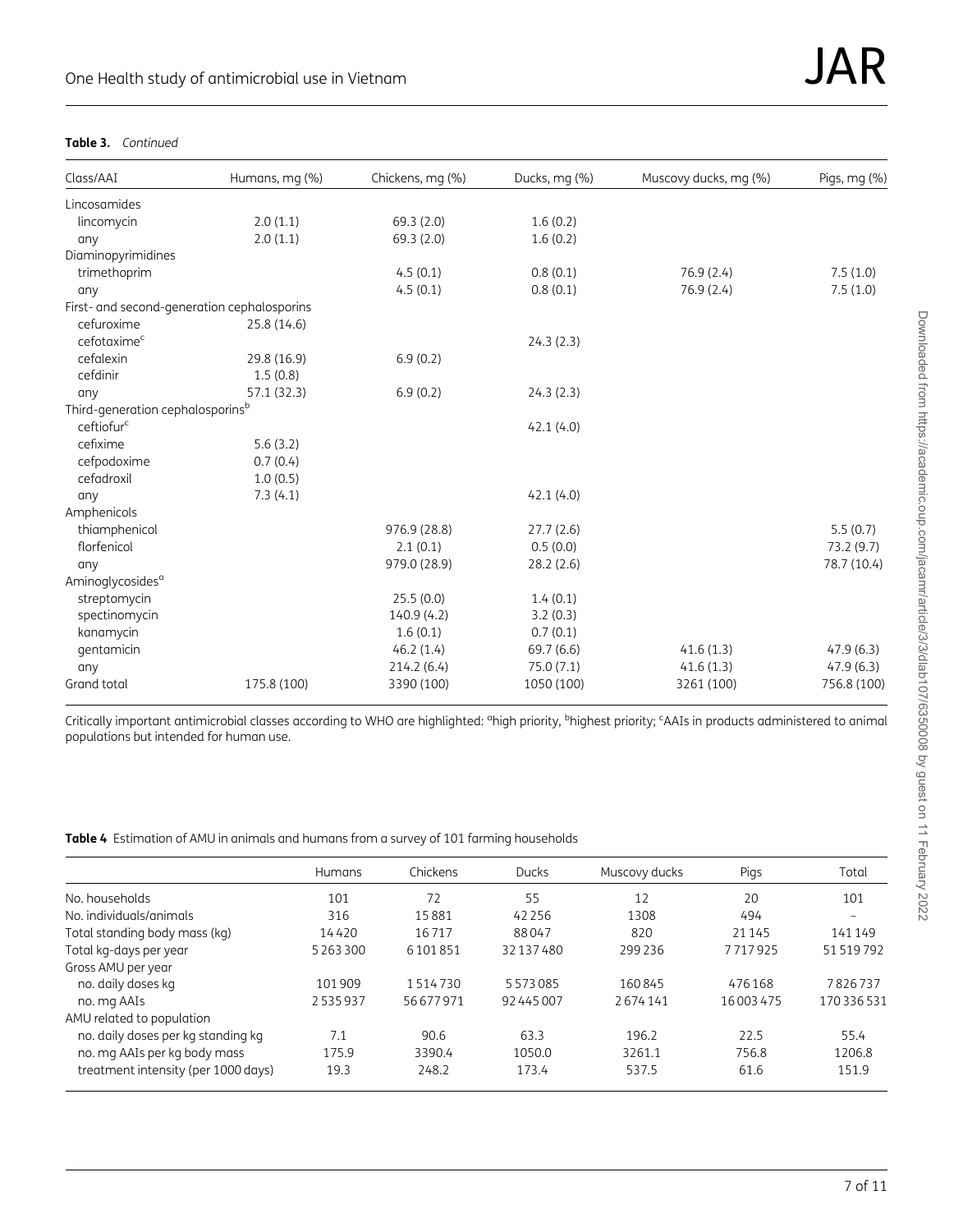

Figure 1. AMU in human participants by their sociodemographic characteristics.



Figure 2. AMU consumption in animal by four species with specific type of production.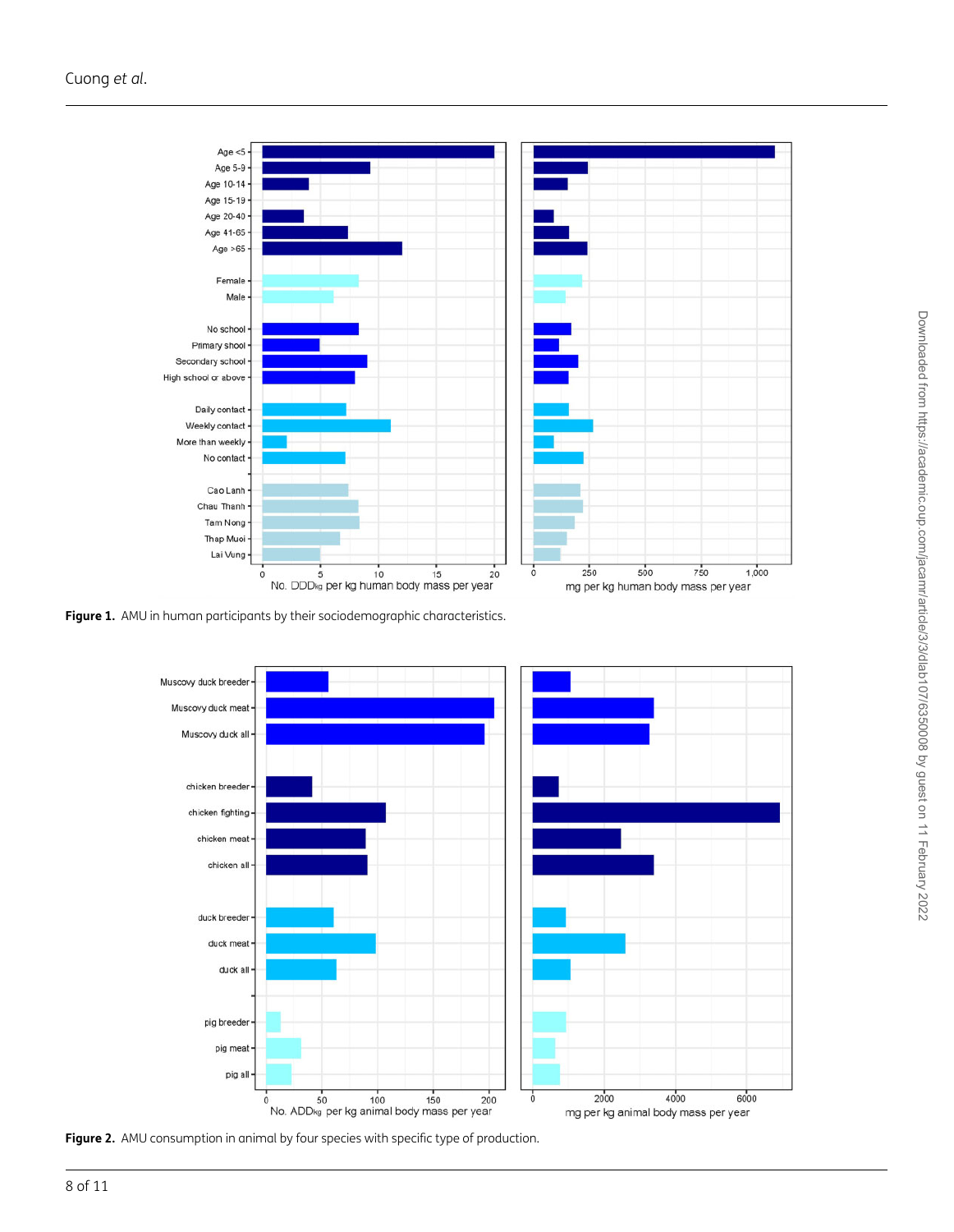### Hypothetical estimates of AMU for the Mekong Delta region

Calculations of animal and human standing body mass, biomass and weight at treatment are presented in [Tables S5 and S6.](http://academic.oup.com/jacamr/article-lookup/doi/10.1093/jacamr/dlab107#supplementary-data) The hypothetical estimated annual amounts of antimicrobials consumed by each species (including humans) related to standing body mass, biomass and PCU for the Mekong Delta region are graphically displayed in Table 5. Calculations are shown in [Table](http://academic.oup.com/jacamr/article-lookup/doi/10.1093/jacamr/dlab107#supplementary-data) [S7](http://academic.oup.com/jacamr/article-lookup/doi/10.1093/jacamr/dlab107#supplementary-data) .

A total of 14.8 billion doses-kg, or 470.7 tonnes of AAIs were hypothetically used in the Mekong Delta by humans, pigs, chickens, ducks and Muscovy ducks combined. Considering only pigs, chickens, ducks and Muscovy ducks combined, animals represented 41.6%, 33.3% and 20.1% of total biomass, PCU and standing body mass, respectively. However, in terms of doses, animal consumption of the four animal species represented 69.7% of total AMU measured (71.4% in terms of quantity). Depending on whether AMU was related to total standing bodyweight, biomass or PCU, a total of 1600 mg, 586 mg or 833 mg were consumed per kg. Chickens were the target of 42% of the total volume of antimicrobials (28.1% of the doses). In terms of total number of doses consumed, ducks were second (19.8%), although third in terms of quantity (8.6%) (pigs were second with 16.2%).

# **Discussion**

Quantification of AMU through surveillance in human and animal systems has been set by international agencies as a priority in order to successfully tackle the global threat of AMR.<sup>5,28</sup> Although AMU surveillance systems have been established in a number of developed countries (notably in the EU), these are only now starting to emerge in LMICs. Most of the existing surveillance systems are based on sales data and face the difficulty of assigning species to antimicrobial sales, since antimicrobial formulations often can be theoretically used on several species. By conducting AMU surveys at the end-user level, we are able to overcome this limitation. We advocate for using a random sampling technique, using the list of households and farms as a sampling frame. Collection of data on AMU in all relevant animal species would be important in any meaningful surveillance system, since species other than pigs, ducks, Muscovy ducks and chickens represent about 33% of the standing animal bodyweight in the Mekong Delta.

Our study had two major limitations that may compromise the observed results: (i) it was based on a survey of a small number of household farms and was not based on a true random sample; and (ii) it was conducted during a fixed period (July). In the Mekong Delta region, there is increased disease in livestock during June–November (the rainy season) (J. Carrique-Mas, unpublished data) with a potential concomitant increase in AMU. These limitations will inevitably compromise the validity of results. In any case, we should exercise extreme caution in interpreting them. Future studies should be based on a true random sample, there should be a sample size calculation for each animal species separately in order to reduce the standard error, and the sampling period should be spread over the year.

 $\frac{1}{2}$ 

 $\frac{6}{5}$ 

333.14 285.2

|                            | )<br>Dibi                         |
|----------------------------|-----------------------------------|
|                            | i chaciac inclinda<br>.<br>געוני  |
|                            | ctricities<br>$\frac{1}{2}$<br>Ĭ, |
| てくせ                        | -<br>2<br>2                       |
| ī<br>こんもく<br>$\frac{1}{2}$ | į                                 |
|                            |                                   |

otal (B): excludes animal species other than pigs, chickens, ducks and Muscovy ducks. Total (B): excludes animal species other than pigs, chickens, ducks and Muscovy ducks. ncluded.

| $\frac{1}{2}$<br>l                                                                                                            |
|-------------------------------------------------------------------------------------------------------------------------------|
| <b>SSSS</b>                                                                                                                   |
|                                                                                                                               |
| ミニ コンシント・コンランド                                                                                                                |
|                                                                                                                               |
|                                                                                                                               |
|                                                                                                                               |
|                                                                                                                               |
|                                                                                                                               |
| ון פון באינו אין באינו אין באינו אין באינו היין באינו בית באינו היין באינו היין באינו היין באינו היין באינו הי<br>;<br>?<br>: |
|                                                                                                                               |
| Table 5 Annual                                                                                                                |
|                                                                                                                               |

Standing body mass (kg) 792 428 735

Standing body mass (kg)

Biomass (kg) 792 428 735

sampling fraction

Biomass (kg)

PCU (kg) 792 428 735

(6x) NDc

No. kg of AAI 139 357

**Vo. kg of AAI** 

No. doses kg of AAIs (%) 4 633 560 725

Vo. doses kg of AAIs (%)

(58.4%)

792428735

792428735

1/54953

(66.7%)

(29.6%)

139357

4633560725

(31.3%)

175.9<br>175.9

mg AAIs per kg biomass<br>mg AAIs per kg PCU

 $\frac{1}{2}$  $\frac{1}{2}$ 

155491200

1/3492

86384000

197 910 (42.0%)

4169821320

2932476200

983.9 852.1

353.6 642.8

2291.0

1272.8

580938560

2405441499

40 630 (8.6%)

12 538 (2.7%)

80 289 (17.1%)

63203800

6769400

241004200

81929458

114916000

281462894

1/5017

91828583

 $\frac{c}{2}$ 

448869812

 $\frac{C}{Z}$ 

1357041229

 $\frac{C}{Z}$ 

(100%)

1189790135

(100%)

470724

1271719593

NC NC 470 724

 $\geq$ 

 $\geq$ 

 $\geq$ 

 $\frac{Q}{Z}$ 

(79.3%)

'92428735

Humans

58373100 Chickens

0006698

3844800

Sampling fraction 1/504 953 1/429 1/429 1/429 1/439 1/439 1/439 1/504 953 1/504 953 1/504 961 1/5017 1/504 961

1/439

1/4689

06 092 304

1102786346

999437939

[otal (B)

Total (A)

Other species 103348407 (100%)

(B) Total Ducks Ducks Ducks Ducks Other species Other species Other species Other species Other species Total (B) Total (B) Total (B) Total (B) Total Support of the Support of the Support of the Support of the Support of t

Muscovy ducks

Ducks

Pigs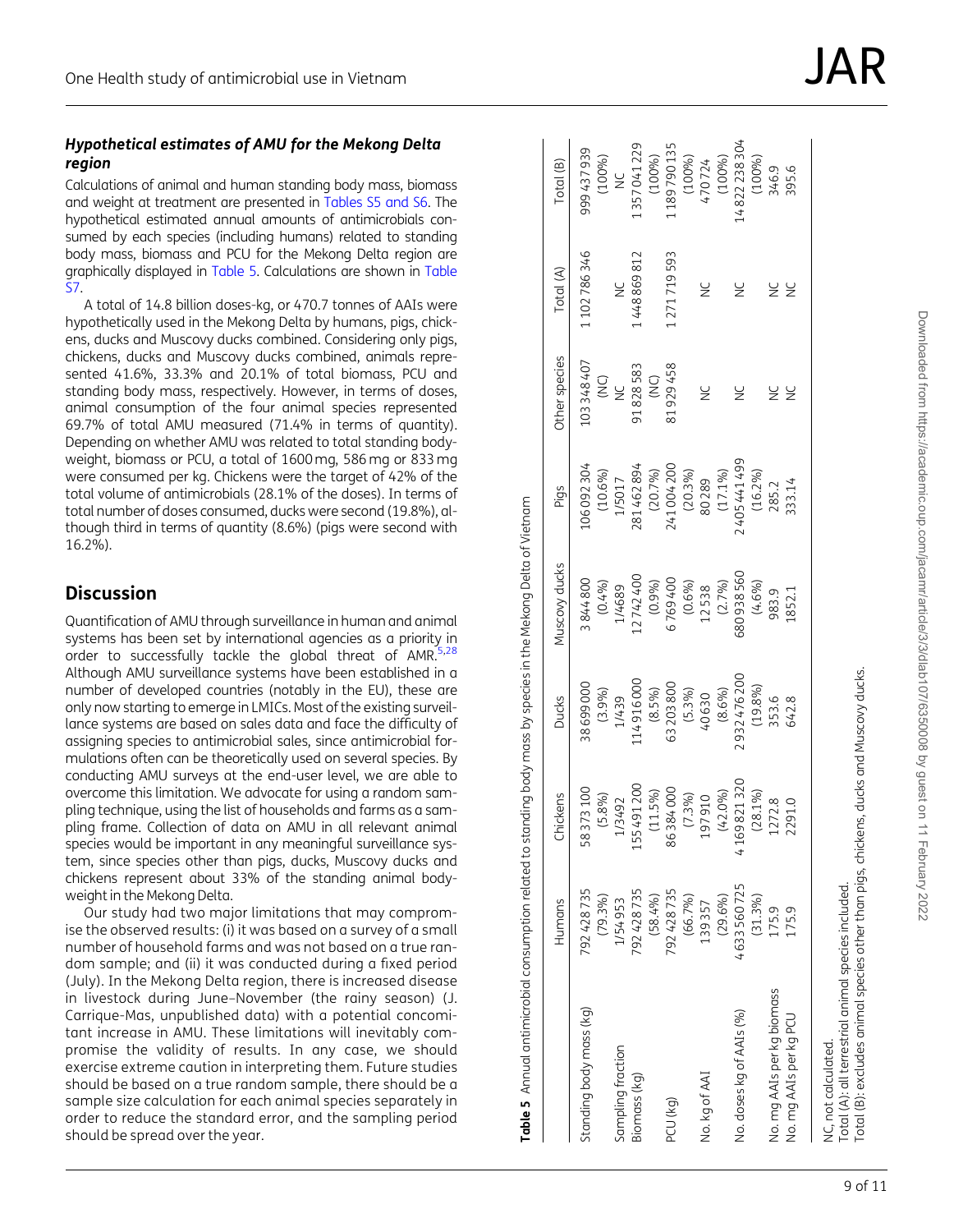In our study, humans used 19.3 DDDs per 1000 inhabitants per day. These estimates are lower than a previous estimate for Vietnam ( $\sim$ 32 DDDs), but in line with the 2019 EU average (20.1 DDDs, with a country range of  $9.7-34.0$ ).<sup>11</sup> A 2018 report shows that AMU in humans in Thailand was 74.4 DDDs.<sup>29</sup> It is possible that some of the observed differences are due to our study not including AMU in hospitals/human healthcare settings. In animals, however, our data (833 mg AAIs per kg PCU) were similar to recent surveillance data from Thailand (711 mg/PCU in 2018), $^{2}$ but much higher than in the EU (country mean 103.2 mg/PCU).<sup>30</sup> Our data also indicate higher AMU in animals compared with OIE global estimates (586 mg compared with 240.5 mg AAI/kg biomass).

Our animal AMU findings in terms of biomass (346 mg/kg) were marginally higher than a previous estimate for the country as a whole (261.7 mg/kg). In contrast, our findings on AMU in humans were slightly lower (175.9 mg/kg versus 261.7 mg/kg).<sup>12</sup>

There are no available data on AMU in species other than chickens in the Mekong Delta. In this study, chickens consumed  ${\sim}245$ doses per 1000 days, about a third less than amounts measured in a previous study in the area (382 per  $1000 \text{ days}$ ). However, in terms of volume (quantity), this species consumed disproportionately high amounts of antimicrobials, driven by AMU in adult fighting cockerels, which represented a high fraction of the chicken farms (11/21) and consumed greater amounts of antimicrobials. AMU in Muscovy ducks was disproportionately high in terms of treatment intensity; however in terms of weight their consumption was similar to chickens. These differences are partly explained by the different ages of the animals included in the sample as well as differences in strength of antimicrobials used.

The results highlighted that the intensity of AMU in each animal species highly depended on the metrics used. Estimation of AMU using different metrics should allow comparisons with other studies. The magnitude of AMU appears highest when the weight of AAIs is expressed in relation to animal standing body mass, followed by PCU and biomass. We believe that AMU related to standing biomass should allow a fair comparison between animals and humans, since, at a broader geographical level, the species' body mass is not likely to change substantially over time.

We found a greater diversity of AAIs used in animals (30 AAIs, belonging to 12 classes) compared with humans (14 AAIs, belonging to 8 classes). The antimicrobial classes used by animals in this study were very similar to a previous study in the same area.<sup>9</sup> Use of CIAs was higher in animals (56.9% of all use) than in humans (50.2%), although the CIA classes were different among human and animals species (penicillins and third-generation cephalosporins in humans; tetracyclines, penicillins and polypeptides in animals).

Using a relatively simple One Health survey design, we were able to measure AMU in the four major animal species in the Mekong Delta of Vietnam and compare it to that of humans in rural community settings in the same area using different metrics. Although the estimates are hypothetical and subject to uncertainty given the pilot study design, we believe that this data collection methodology is feasible. Furthermore, our approach is affordable and therefore appropriate for LMICs. If performed at a sufficiently large scale, such studies could be used to establish

national AMU estimates for different animal species. Human AMU data should be complemented with data on AMU in hospital settings.

## Acknowledgements

We are arateful to staff of the Sub-Department of Animal Health and Production and the Centre for Disease Control in Dong Thap provinces for their assistance.

## Funding

The work was supported by the Wellcome Trust through an Intermediate Clinical Fellowship awarded to Dr Juan J. Carrique-Mas (grant number 110085/Z/15/Z).

# Transparency declarations

None to declare.

# Supplementary data

[Tables S1 to S6](http://academic.oup.com/jacamr/article-lookup/doi/10.1093/jacamr/dlab107#supplementary-data) are available as [Supplementary data](http://academic.oup.com/jacamr/article-lookup/doi/10.1093/jacamr/dlab107#supplementary-data) at JAC-AMR Online.

## References

1 O'Neill J. Tackling Drug-Resistant Infections Globally: Final Report and Recommendations. [https://amr-review.org/sites/default/files/160518\\_](https://amr-review.org/sites/default/files/160518_Final%20paper_with%20cover.pdf) [Final%20paper\\_with%20cover.pdf](https://amr-review.org/sites/default/files/160518_Final%20paper_with%20cover.pdf).

2 Pokharel S, Raut S, Adhikari B. Tackling antimicrobial resistance in low-income and middle-income countries. BMJ Glob Health 2019; 4: e002104.

3 Bennani H, Mateus A, Mays N et al. Overview of evidence of antimicrobial use and antimicrobial resistance in the food chain. Antibiotics (Basel) 2020; 9: 49.

4 Woolhouse M, Ward M, van Bunnik B et al. Antimicrobial resistance in humans, livestock and the wider environment. Philos Trans R Soc Lond B Biol Sci 2015; 370: 20140083.

5 WHO. Global Action Plan on Antimicrobial Resistance. [https://apps.who.int/](https://apps.who.int/iris/handle/10665/193736) [iris/handle/10665/193736.](https://apps.who.int/iris/handle/10665/193736)

6 OIE. Annual Report on the Use of Antimicrobial Agents Intended for Use in Animals. https://www.oie.int/fileadmin/Home/eng/Our scientific expertise/ [docs/pdf/A\\_Fourth\\_Annual\\_Report\\_AMU.pdf.](https://www.oie.int/fileadmin/Home/eng/Our_scientific_expertise/docs/pdf/A_Fourth_Annual_Report_AMU.pdf)

7 Klein EY, Van Boeckel TP, Martinez EM et al. Global increase and geographic convergence in antibiotic consumption between 2000 and 2015. Proc Natl Acad Sci USA 2018; 115: E3463–E70.

8 Collineau L, Belloc C, Stark KD et al. Guidance on the selection of appropriate indicators for quantification of antimicrobial usage in humans and animals. Zoonoses Public Health 2017; 64: 165–84.

9 Cuong NV, Phu DH, Van NTB et al. High-resolution monitoring of antimicrobial consumption in Vietnamese small-scale chicken farms highlights discrepancies between study metrics. Front Vet Sci 2019; 6:174.

10 O'Neill L. R., da Costa M. Leonard F et al. Does the use of different indicators to benchmark antimicrobial use affect farm ranking? Front Vet Sci 2020; 7: 558793.

11 EMA. European Surveillance of Veterinary Antimicrobial Consumption, 2020. Sales of Veterinary Antimicrobial Agents in 31 European Countries in 2018. (EMA/24309/2020). [https://www.ema.europa.eu/en/documents/re](https://www.ema.europa.eu/en/documents/report/sales-veterinary-antimicrobial-agents-31-european-countries-2018-trends-2010-2018-tenth-esvac-report_en.pdf)